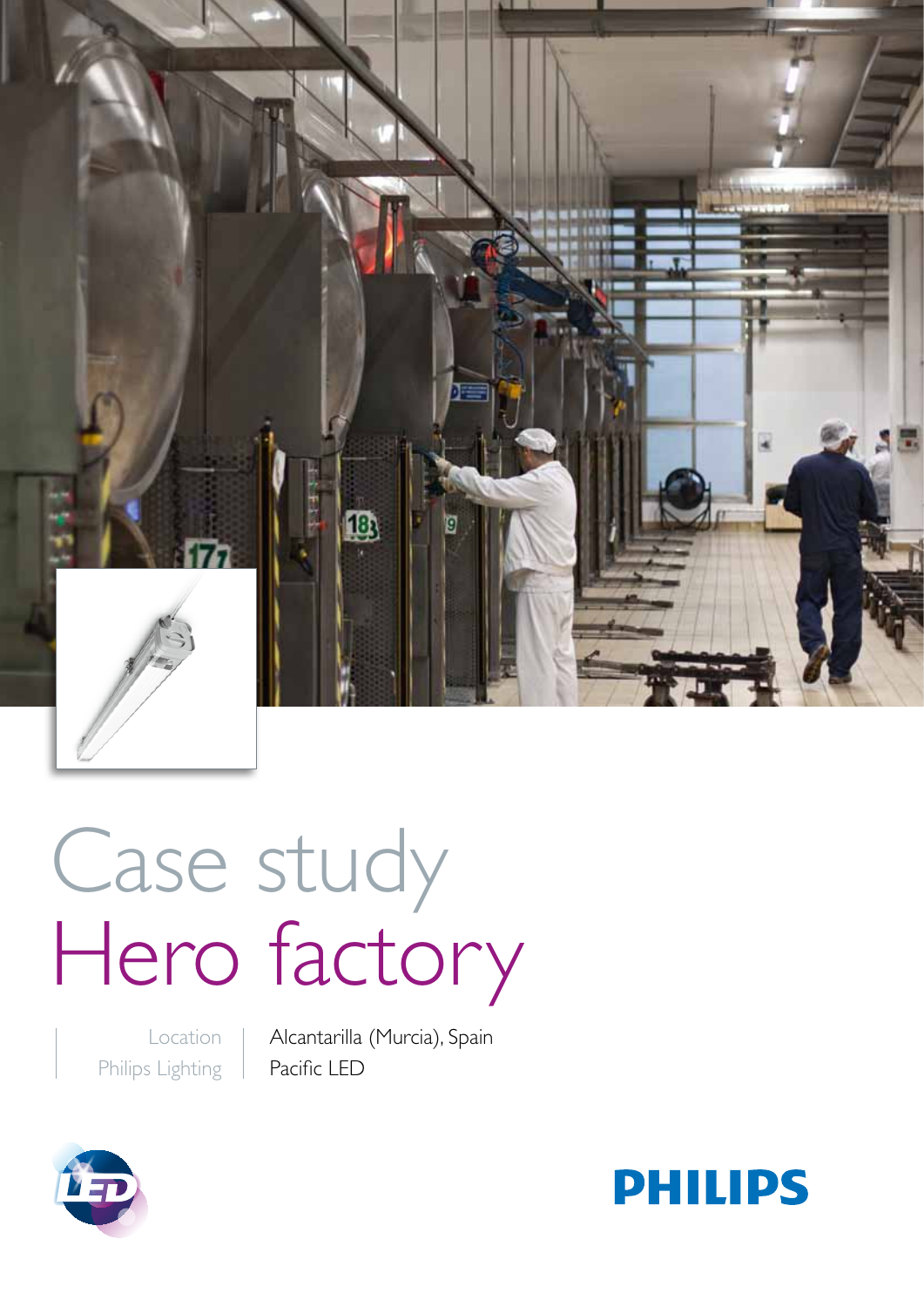

"The envisaged savings have been met to the letter, we recorded consumption before and after, and the new solution works perfectly."

Francisco Aleo, Head of the Technical Department, Hero factory, Alcantarilla

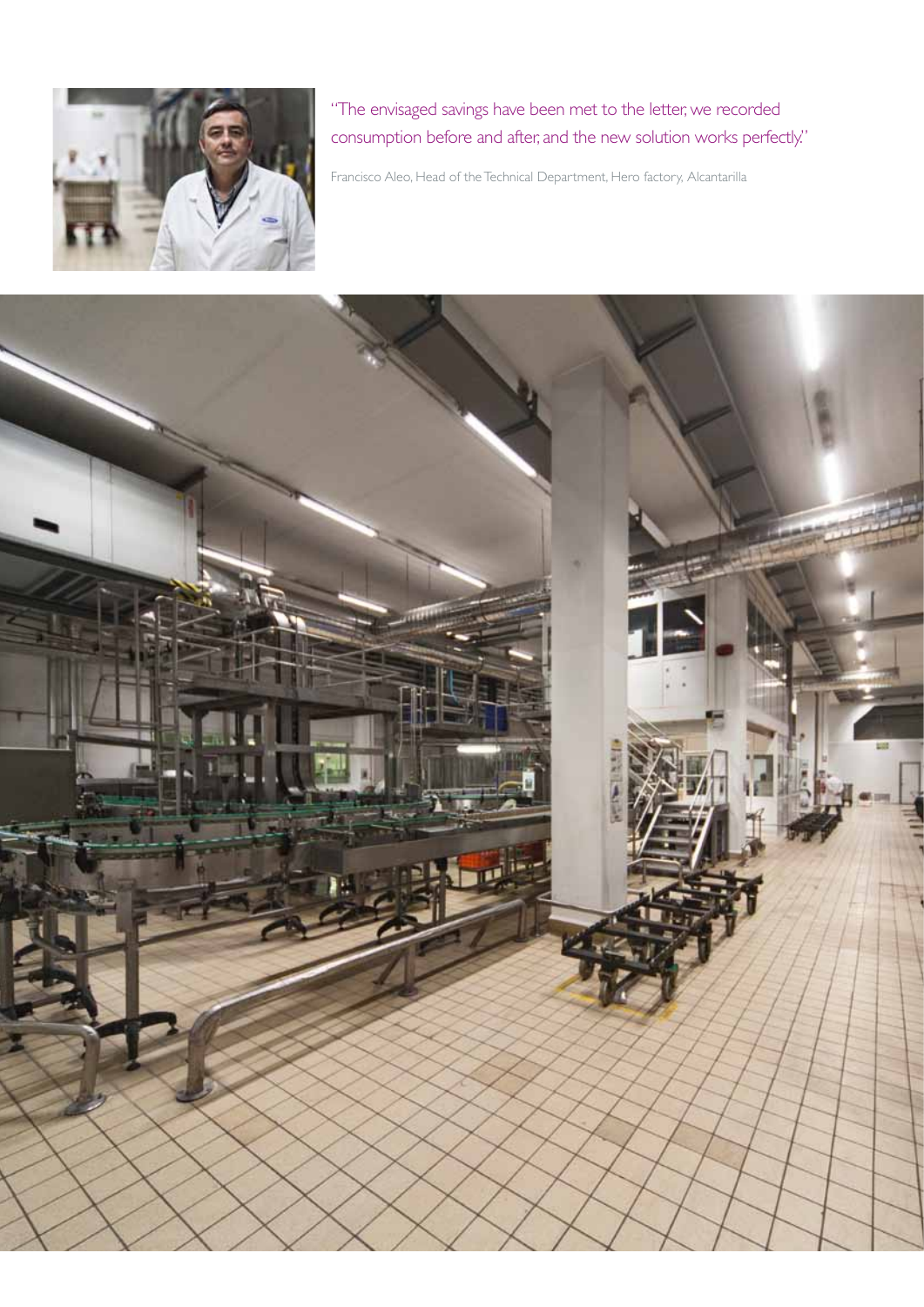# Hero reduces its carbon footprint with the latest Philips LED technology



#### Project info

Customer Hero Spain Location Alcantarilla (Murcia) Project Autoclaves warehouse (2,570 m<sup>2</sup>) Philips products Pacific LED Philips consultant Fulgencio Ros

#### **Background**

In 2012, the Hero factory at Alcantarilla celebrated its 90th anniversary. Back in 2008, it established an internal energy efficiency committee to investigate opportunities for reducing its energy consumption in accordance with the group's social responsibility policy and, in particular, its commitment to the environment.

# The challenge

While the main objective for Francisco Aleo, Head of the Technical Department at the Hero factory in Alcantarilla, was to improve energy efficiency and consequently reduce  $\mathsf{CO}_2$  emissions as far as possible, Peter Beuth, the Electronic Maintenance Manager for the area had an even more ambitious objective: "The fluorescent lamps with electromagnetic ballasts that we had, required almost continuous repair, and due to the machinery below, it was often difficult to access with elevation systems. So a minimum requirement for us is easy access lighting systems."

# The solution

During the initial phase of changing to LED lighting, the 2xTL-D 58 W waterproof luminaires with electromagnetic ballasts were replaced with 44 Pacific LED waterproof luminaires.

"An altogether positive experience. Required lighting levels for the area have been reached, visual comfort is good and the envisaged savings, primarily in the theoretical work that we carried out, have been met to the letter. We recorded consumption before and after and the new solution works perfectly," reports Francisco Aleo.

# **Benefits**

As a result of using Philips LED technology, Hero has achieved energy consumption savings of 50% or 2.6kW in the installation, and has consequently reduced its  $\mathsf{CO}_2$  emissions by 55% – all without compromising on the lighting levels and quality. Although this meets the energy efficiency objective, Peter Beuth believes that the efficiency also includes maintenance in the bigger picture: "We are talking about 6,000 burning hours a year; so we are really depending on not having to touch the lights for a minimum of five years." Both Francisco Aleo and Peter Beuth agree that working with Philips has major benefits. According to the head of electrical maintenance at the plant: "It's clear to us that LEDs are the future as there are countless products available employing this technology; the majority however, appear dubious in terms of reliability. This is what prompted us to work with Philips, a large company with a development department that guarantees that what they put in the catalogue actually works."